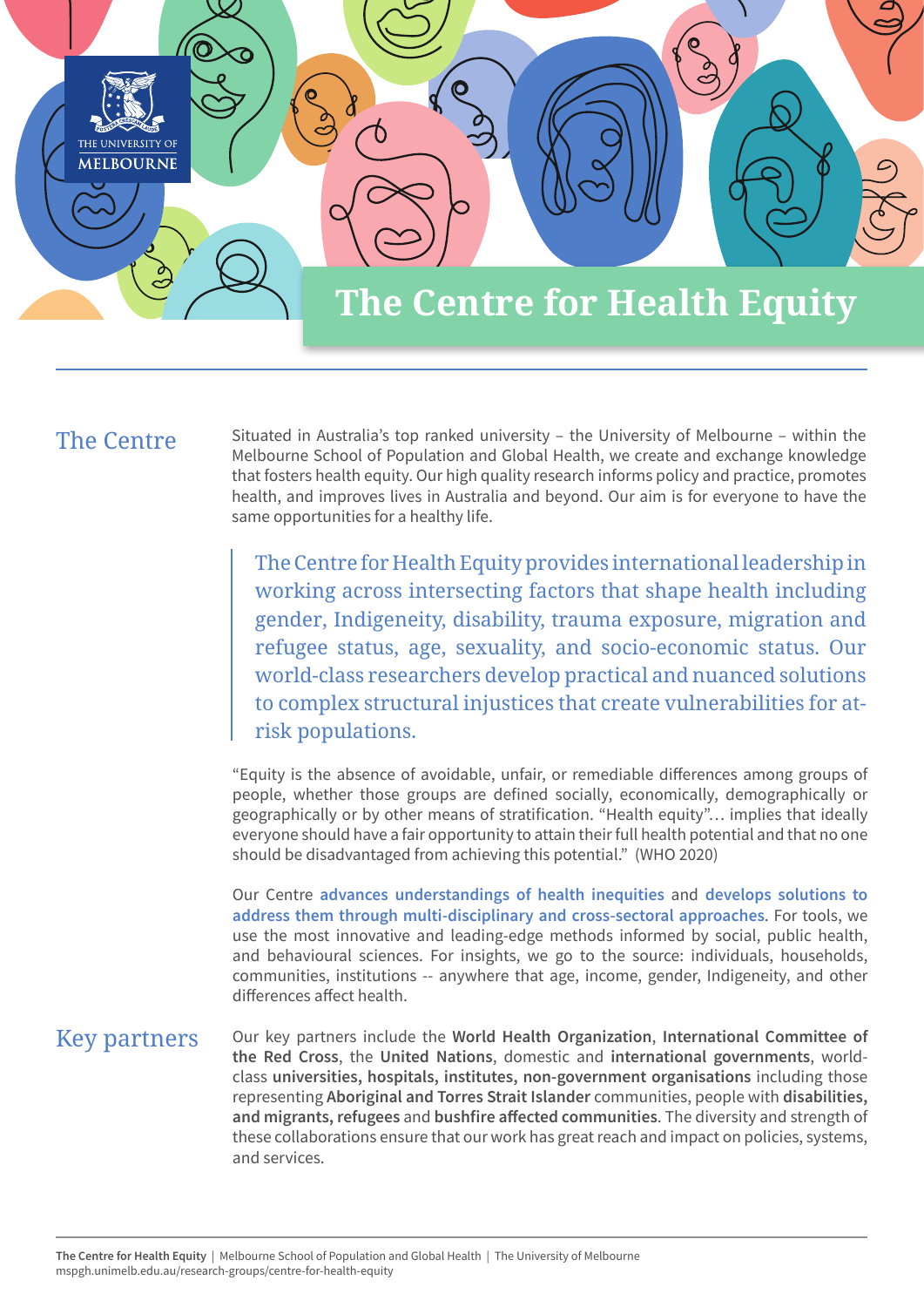The CHE has an exemplary track record of identifying and addressing priority health issues. Our disciplinary, theoretical, and methodological expertise and strong networks uniquely position us to rapidly respond to emerging challenges including pandemics such as COVID-19.

**We are currently spearheading a wide-ranging program of COVID-19 research anchored by the following key questions:**

**What are the social and economic determinants of COVID-19 infection, and morbidity and mortality related to COVID-19?**

Q.

Q.

Q.

Q.

**Who are the populations most at risk of adverse social, economic, and health outcomes in the pandemic?**

**How are governments regionally, nationally, and internationally taking into account the needs of 'at-risk' populations, their families, and their communities in COVID-19 responses?**

**What are the ethics of distributing scarce personal protective equipment for clinicians and other health workers and first responders, in the COVID-19 pandemic?**

**What is the best way to engage and support community efforts and resilience building around COVID-19?**

Q.

Q.

Q.

**What are the most innovative and effective knowledge translation mechanisms for COVID-19 era research addressing inequities across 'at-risk' populations?**

Q. **What are the trajectories of 'at-risk' populations during this pandemic and beyond, acknowledging that the course of the pandemic is unclear with the possibility of multiple waves, availability (or not) of vaccine and treatments, and economic challenges?**  **What opportunities have been revealed by the experience of the COVID-19 restrictions for changed systems and services to promote health, economic, and social equity?**